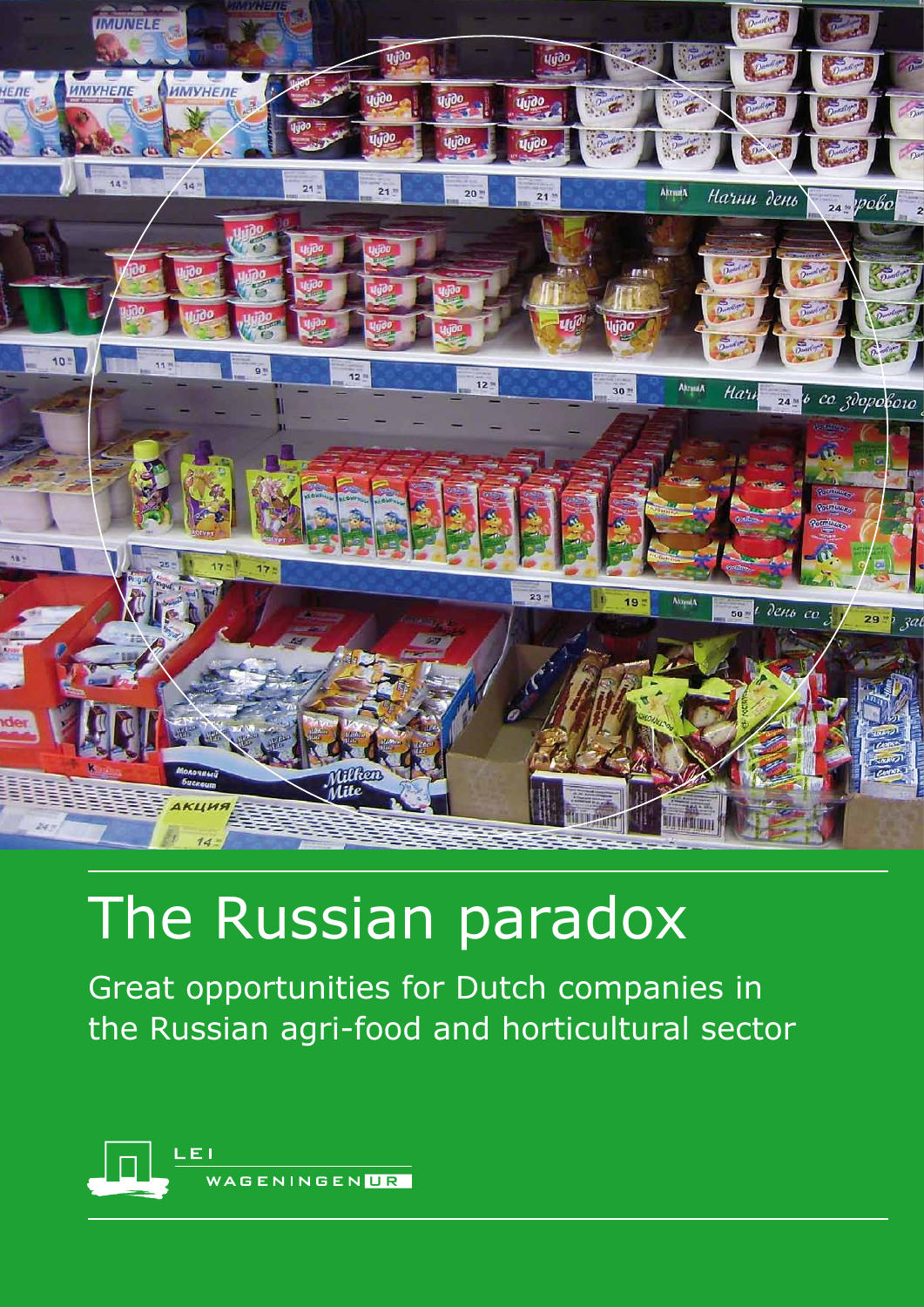

Russia aims for improving its food security situation. Although it has abundant agricultural land and water resources, the country imports a significant share of the food it consumes. Despite recent modernisation, efficiency in the whole supply chain including food distribution needs further improvement to meet domestic food demand that continues to increase (both in quantity and quality terms) in parallel with economic growth.

Major opportunities are available for the Dutch agribusiness sector, including exports of products and equipment as well as knowledge transfer via sales and direct implementation. The scale and scope of these opportunities have been carefully researched and explained by LEI Wageningen UR on assignment of the Ministry of Economic Affairs. The resulting report makes essential reading for all companies looking to do business in Russia today… and tomorrow. Here is a foretaste of what you can learn.

### The background

Russia is among the largest importers of agricultural products in the world. This includes especially animal products – largely beef, pork and dairy – and vegetables & fruit. The Netherlands is an important supplier of these products in international markets, and a significant share of Russia's imports of cheese, fresh pork and poultry products comes from Dutch producers. The Netherlands is also an important supplier of cut flowers, onions, potatoes, vegetable seeds and delicate vegetables such as lettuce and capsicums.

### Needs and opportunities

Given Russia's natural endowments and capital resources, the country has serious potential to supply both more and better agricultural produce. Yield is relatively low for many commodities. With enhanced knowledge, seemingly small improvements in equipment or expertise can result in significantly enhanced performance. There is certainly room for improvement in terms of production, storage & transport efficiency, differentiation and quality.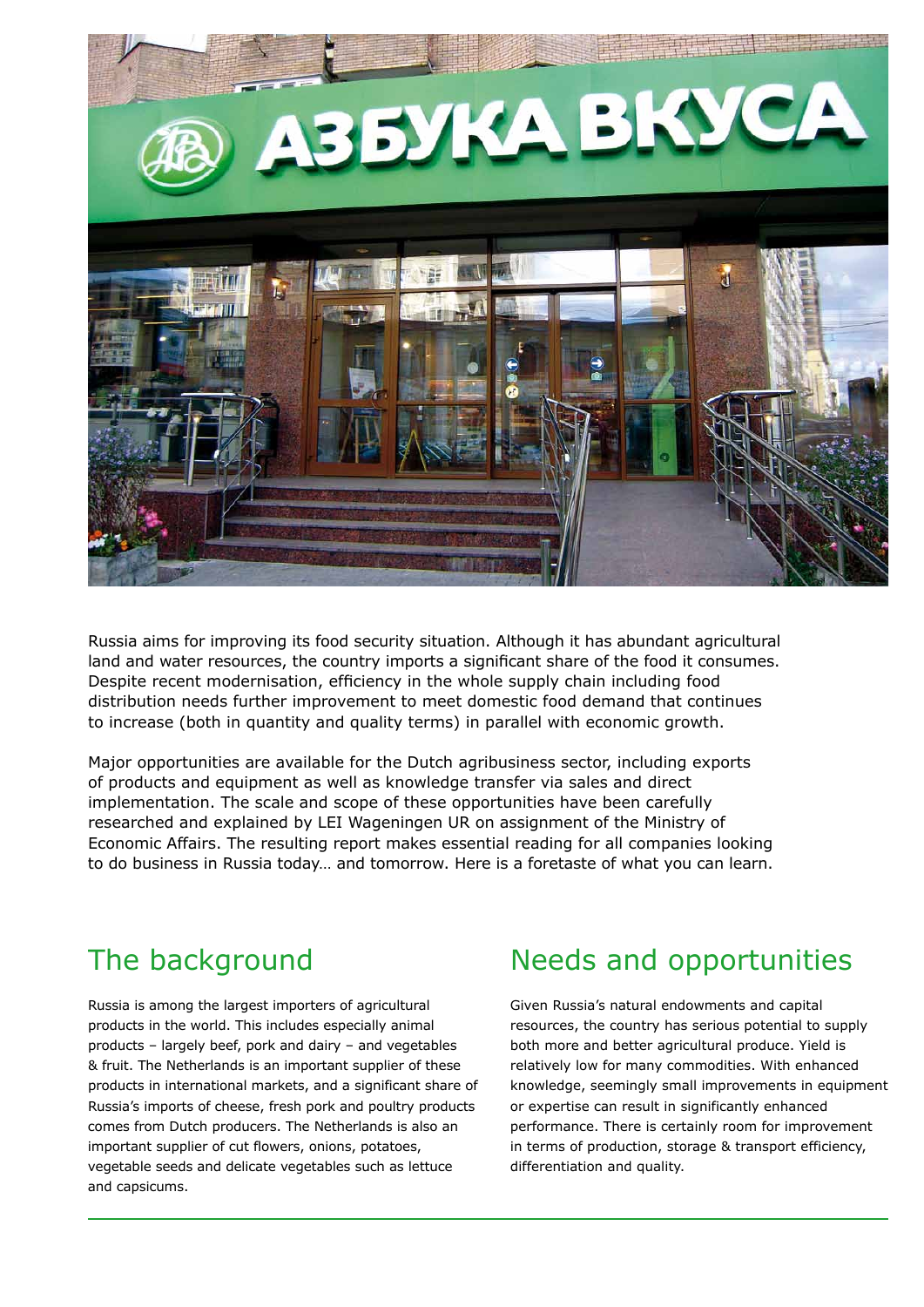#### **Information and expertise**

Entrepreneurship and competencies on the farm level can be boosted by providing agricultural producers with knowledge and skills how to achieve better operating results, as well as proving them with specific market intelligence. Knowledge transfer could remedy the severe shortages of qualified labour hampering the Russian agricultural sector development and improve yield from advanced equipment sold in parallel. Competencies can



be improved at all stages of the supply chain, notably at the farm level and in service institutions such as veterinary or food safety inspection labs.

#### **Equipment and inputs**

Better tools could ensure proper cultivation, respond to local growing conditions in an optimal way, and reduce harvest losses. Expanding the use of high-yield seeds and improving the genetic stock of milk and meat producing animals could also considerably increase the performance of Russian farms. It is important to keep in mind that the optimal deployment of advanced inputs and state-of-theart equipment requires well-trained staff with the right skills and tools.

#### **Logistical improvements**

Supply chains in Russia could be much better organised, especially in the metropolis of Moscow. Supermarkets have rapidly gained market share over the last decade, especially in cities, but frequently signal difficulties in sourcing sufficient quantities of products that meet quality requirements – the supply chain is too fragmented and disorganised to respond to the demand adequately. There is room for improvement in product quality, grading and packaging (size and quality). Traceability methods are often not applied in practice. This situation results in considerable transaction costs and market operation inefficiencies. A special problem is the inadequate logistical infrastructure around Moscow.

Another logistics issue is the lack of adequate cold stores, leading to more post-harvest losses and seasonal fluctuation of production. Domestic supplies of fresh produce are insufficient in winter and early spring due to low capacity and lack of expertise in storage.

### Doing business in Russia

Economic links between the Netherlands and Russia can be strengthened on several levels. There are opportunities for private actors from the Netherlands in the sale of commodities, final consumer goods, sophisticated means of production (whether inputs or equipment) and capacitybuilding expertise. Each subsequent step is more complex and requires more long-term commitment, after-sales follow-up and involvement by Russian partners.

Potential support initiatives by the Dutch government include government-to-government measures that could help to support small and medium size business initiatives to establish trade relations and investments (such as the Partners for International Business; PIB), or nurturing a Dutch farming community in Russia directly. Public-private partnerships could promote the Dutch brand, transpose

the Dutch top sector policy within Russia, or facilitate a cross-sector approach deploying Dutch experience and expertise in all stages of the chain, and linking them downstream with supermarket chains in highly populated cities such as Moscow.

Key success factors for success in Russia include having representatives or partners well versed in the local ways of doing business (obviously including fluency in the Russian language) and maintaining excellent relations with the Russian authorities at all levels. It is also important to maintain focus on a given market and organise a strong supply chain that can cope with the Russian infrastructure. SMEs cooperating and offering a chain approach are enhancing their competitive position to be attractive to Russian investors and authorities.